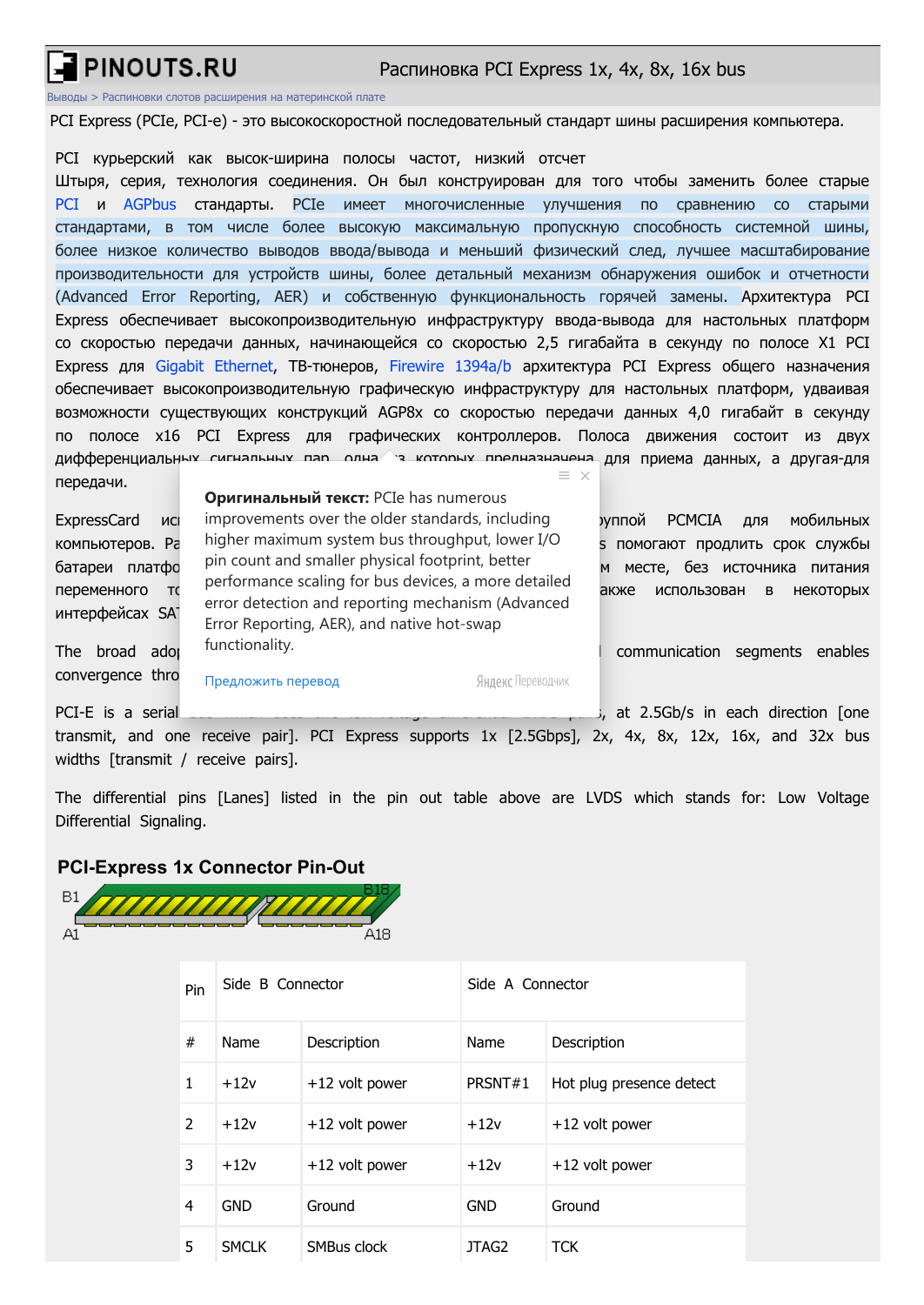| 6              | <b>SMDAT</b> | SMBus data               | JTAG3              | <b>TDI</b>        |  |
|----------------|--------------|--------------------------|--------------------|-------------------|--|
| 7              | <b>GND</b>   | Ground                   | JTAG4              | <b>TDO</b>        |  |
| 8              | $+3.3v$      | $+3.3$ volt power        | JTAG5              | <b>TMS</b>        |  |
| 9              | JTAG1        | $+TRST#$                 | $+3.3v$            | +3.3 volt power   |  |
| 10             | 3.3Vaux      | 3.3v volt power          | $+3.3v$            | +3.3 volt power   |  |
| 11             | WAKE#        | <b>Link Reactivation</b> | <b>PWRGD</b>       | Power Good        |  |
| Mechanical Key |              |                          |                    |                   |  |
| 12             | <b>RSVD</b>  | Reserved                 | <b>GND</b>         | Ground            |  |
| 13             | <b>GND</b>   | Ground                   | REFCLK+            | Reference Clock   |  |
| 14             | HSOp(0)      | Transmitter Lane 0,      | <b>REFCLK-</b>     | Differential pair |  |
| 15             | HSOn(0)      | Differential pair        | <b>GND</b>         | Ground            |  |
| 16             | <b>GND</b>   | Ground                   | $H\mathrm{SIp}(0)$ | Receiver Lane 0,  |  |
| 17             | PRSNT#2      | Hotplug detect           | $H\text{SIn}(0)$   | Differential pair |  |
| 18             | <b>GND</b>   | Ground                   | <b>GND</b>         | Ground            |  |



|               |                  | A32             |                  |                          |  |
|---------------|------------------|-----------------|------------------|--------------------------|--|
| Pin           | Side B Connector |                 | Side A Connector |                          |  |
| $\#$          | Name             | Description     | Name             | Description              |  |
| 1             | $+12v$           | +12 volt power  | PRSNT#1          | Hot plug presence detect |  |
| $\mathcal{P}$ | $+12v$           | +12 volt power  | $+12v$           | +12 volt power           |  |
| 3             | $+12v$           | +12 volt power  | $+12v$           | +12 volt power           |  |
| 4             | <b>GND</b>       | Ground          | <b>GND</b>       | Ground                   |  |
| 5             | <b>SMCLK</b>     | SMBus clock     | JTAG2            | <b>TCK</b>               |  |
| 6             | <b>SMDAT</b>     | SMBus data      | JTAG3            | TDI                      |  |
| 7             | <b>GND</b>       | Ground          | JTAG4            | <b>TDO</b>               |  |
| 8             | $+3.3v$          | +3.3 volt power | JTAG5            | <b>TMS</b>               |  |
| 9             | JTAG1            | $+TRST#$        | $+3.3v$          | +3.3 volt power          |  |
|               |                  |                 |                  |                          |  |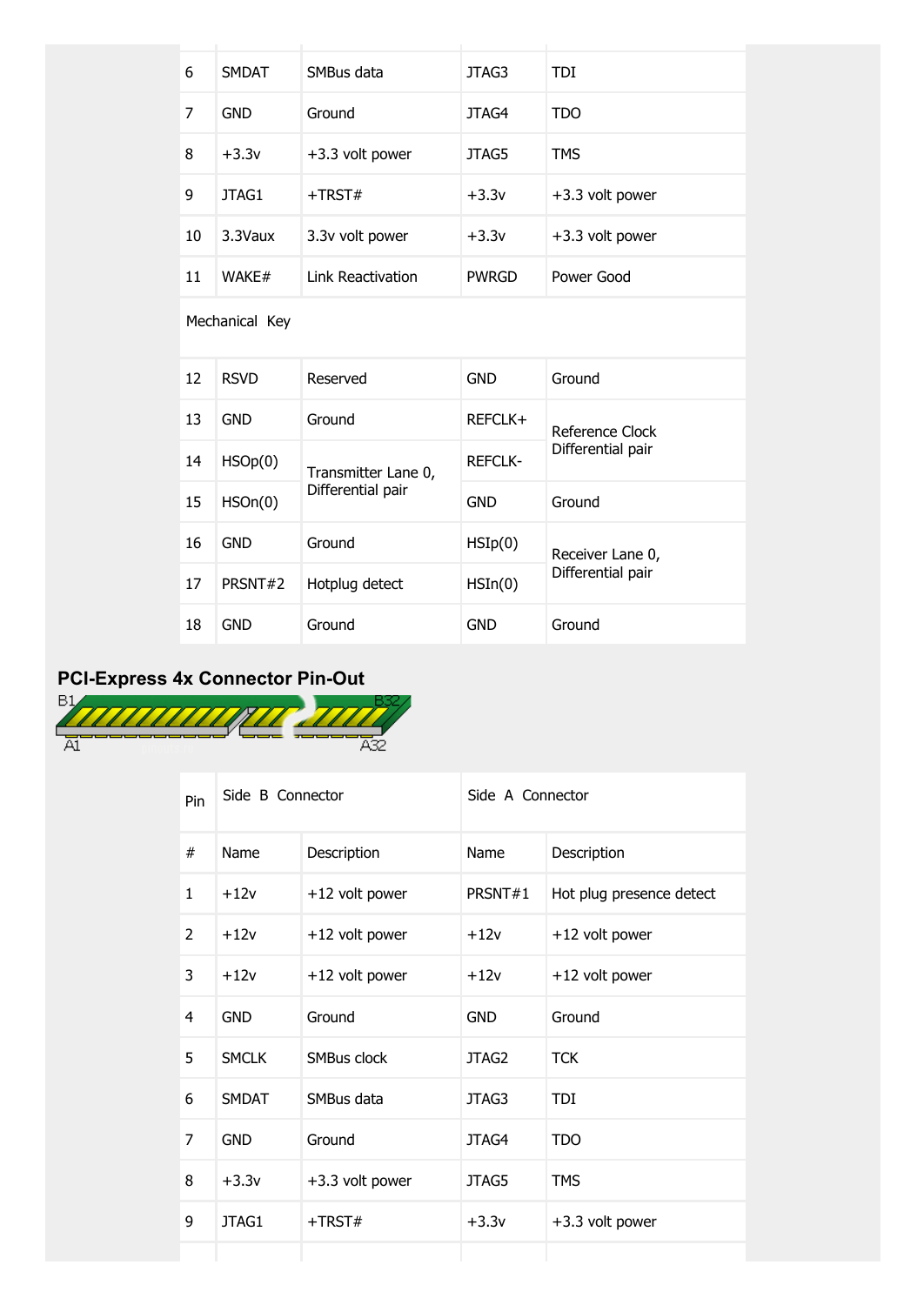| 10 | 3.3Vaux        | 3.3v volt power                          | $+3.3v$          | +3.3 volt power   |
|----|----------------|------------------------------------------|------------------|-------------------|
| 11 | WAKE#          | Link Reactivation                        | <b>PWRGD</b>     | Power Good        |
|    | Mechanical Key |                                          |                  |                   |
| 12 | <b>RSVD</b>    | Reserved                                 | <b>GND</b>       | Ground            |
| 13 | <b>GND</b>     | Ground                                   | REFCLK+          | Reference Clock   |
| 14 | HSOp(0)        | Transmitter Lane 0,                      | <b>REFCLK-</b>   | Differential pair |
| 15 | HSOn(0)        | Differential pair                        | <b>GND</b>       | Ground            |
| 16 | <b>GND</b>     | Ground                                   | HSIp(0)          | Receiver Lane 0,  |
| 17 | PRSNT#2        | Hotplug detect                           | $H\text{SIn}(0)$ | Differential pair |
| 18 | <b>GND</b>     | Ground                                   | <b>GND</b>       | Ground            |
| 19 | HSOp(1)        | Transmitter Lane 1,<br>Differential pair | <b>RSVD</b>      | Reserved          |
| 20 | HSOn(1)        |                                          | <b>GND</b>       | Ground            |
| 21 | <b>GND</b>     | Ground                                   | HSIp(1)          | Receiver Lane 1,  |
| 22 | <b>GND</b>     | Ground                                   | $H\text{SIn}(1)$ | Differential pair |
| 23 | HSOp(2)        | Transmitter Lane 2,                      | <b>GND</b>       | Ground            |
| 24 | HSOn(2)        | Differential pair                        | <b>GND</b>       | Ground            |
| 25 | <b>GND</b>     | Ground                                   | HSIp(2)          | Receiver Lane 2,  |
| 26 | <b>GND</b>     | Ground                                   | $H\text{SIn}(2)$ | Differential pair |
| 27 | HSOp(3)        | Transmitter Lane 3,                      | <b>GND</b>       | Ground            |
| 28 | HSOn(3)        | Differential pair                        | <b>GND</b>       | Ground            |
| 29 | <b>GND</b>     | Ground                                   | HSIp(3)          | Receiver Lane 3,  |
| 30 | <b>RSVD</b>    | Reserved                                 | HSIn(3)          | Differential pair |
| 31 | PRSNT#2        | Hot plug detect                          | <b>GND</b>       | Ground            |
| 32 | <b>GND</b>     | Ground                                   | <b>RSVD</b>      | Reserved          |

## **PCI-Express 8x Connector Pin-Out**

| B1<br>A1 |      |                  | A <sub>49</sub> |                  |             |
|----------|------|------------------|-----------------|------------------|-------------|
|          | Pin  | Side B Connector |                 | Side A Connector |             |
|          | $\#$ | Name             | Description     | Name             | Description |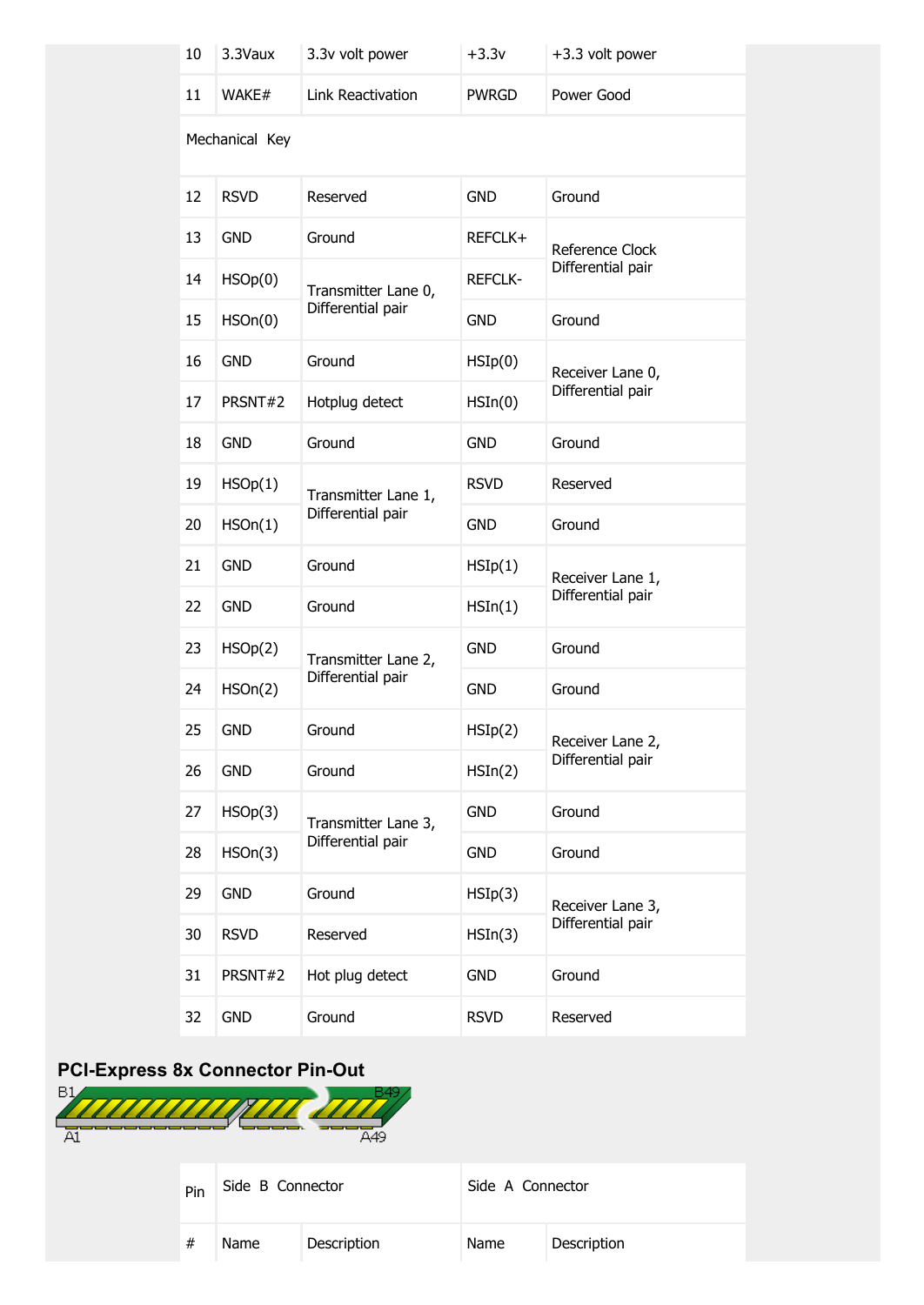| $\mathbf{1}$ | $+12v$       | +12 volt power    | PRSNT#1           | Hot plug presence detect |
|--------------|--------------|-------------------|-------------------|--------------------------|
| 2            | $+12v$       | +12 volt power    | $+12v$            | +12 volt power           |
| 3            | $+12v$       | +12 volt power    | $+12v$            | +12 volt power           |
| 4            | <b>GND</b>   | Ground            | <b>GND</b>        | Ground                   |
| 5            | <b>SMCLK</b> | SMBus clock       | JTAG <sub>2</sub> | <b>TCK</b>               |
| 6            | <b>SMDAT</b> | SMBus data        | JTAG3             | <b>TDI</b>               |
| 7            | <b>GND</b>   | Ground            | JTAG4             | <b>TDO</b>               |
| 8            | $+3.3v$      | +3.3 volt power   | JTAG5             | <b>TMS</b>               |
| 9            | JTAG1        | $+TRST#$          | $+3.3v$           | +3.3 volt power          |
| 10           | 3.3Vaux      | 3.3v volt power   | $+3.3v$           | +3.3 volt power          |
| 11           | WAKE#        | Link Reactivation | <b>PWRGD</b>      | Power Good               |

### Mechanical Keycard

| 12 | <b>RSVD</b> | Reserved            | <b>GND</b>       | Ground            |
|----|-------------|---------------------|------------------|-------------------|
| 13 | <b>GND</b>  | Ground              | REFCLK+          | Reference Clock   |
| 14 | HSOp(0)     | Transmitter Lane 0, | <b>REFCLK-</b>   | Differential pair |
| 15 | HSOn(0)     | Differential pair   | <b>GND</b>       | Ground            |
| 16 | <b>GND</b>  | Ground              | HSIp(0)          | Receiver Lane 0,  |
| 17 | PRSNT#2     | Hotplug detect      | $H\text{SIn}(0)$ | Differential pair |
| 18 | <b>GND</b>  | Ground              | <b>GND</b>       | Ground            |
| 19 | HSOp(1)     | Transmitter Lane 1, | <b>RSVD</b>      | Reserved          |
| 20 | HSOn(1)     | Differential pair   | <b>GND</b>       | Ground            |
| 21 | <b>GND</b>  | Ground              | HSIp(1)          | Receiver Lane 1,  |
| 22 | <b>GND</b>  | Ground              | $H\text{SIn}(1)$ | Differential pair |
| 23 | HSOp(2)     | Transmitter Lane 2, | <b>GND</b>       | Ground            |
| 24 | HSOn(2)     | Differential pair   | <b>GND</b>       | Ground            |
| 25 | <b>GND</b>  | Ground              | HSIp(2)          | Receiver Lane 2,  |
| 26 | <b>GND</b>  | Ground              | $H\text{SIn}(2)$ | Differential pair |
| 27 | HSOp(3)     | Transmitter Lane 3, | <b>GND</b>       | Ground            |
| 28 | HSOn(3)     | Differential pair   | <b>GND</b>       | Ground            |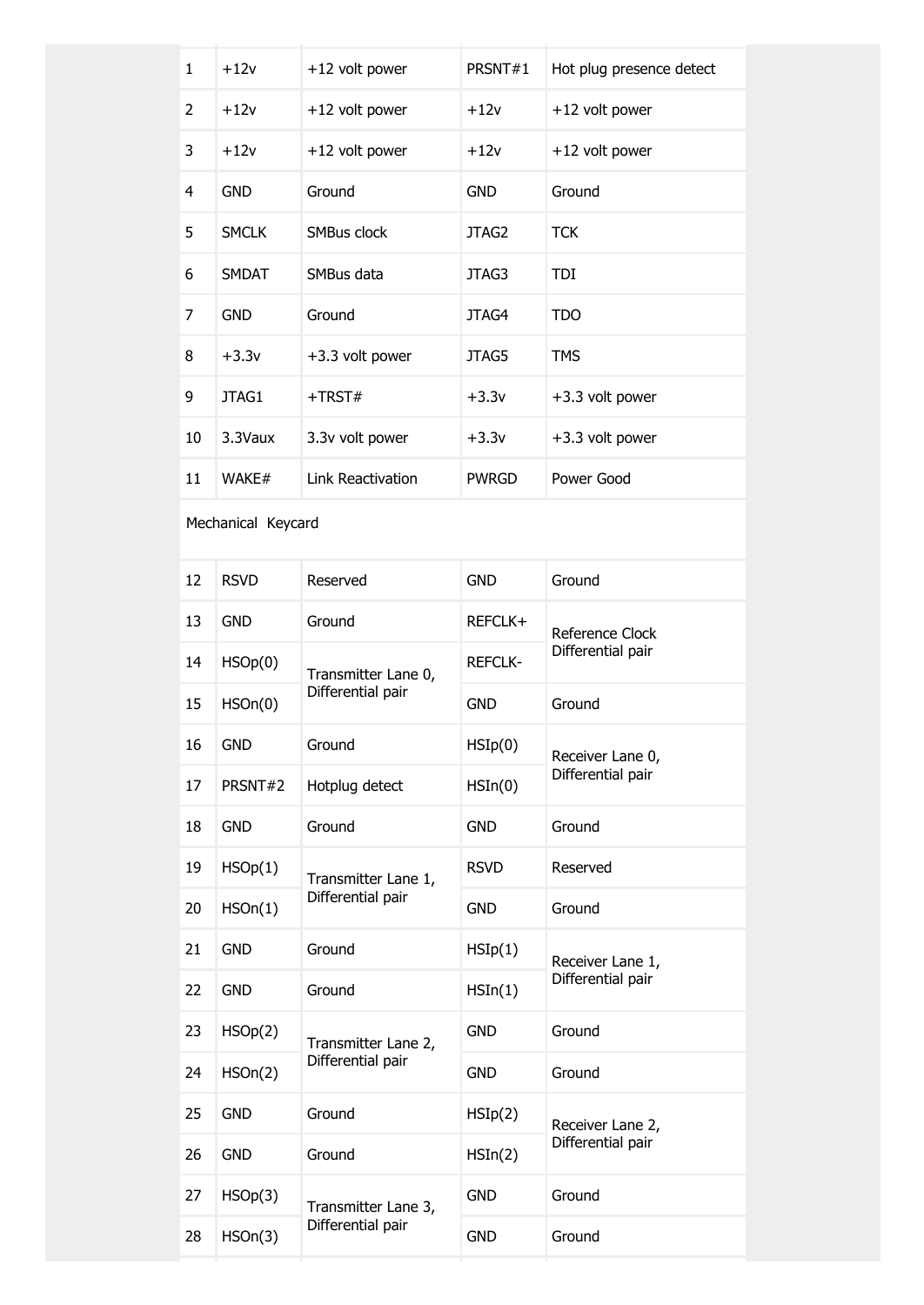| <b>RSVD</b><br>HSIn(3)<br>30<br>Reserved<br>31<br>PRSNT#2<br>Hot plug detect<br><b>GND</b><br>Ground<br>32<br>Ground<br><b>GND</b><br><b>RSVD</b><br>Reserved<br>33<br>Reserved<br>HSOp(4)<br><b>RSVD</b><br>Transmitter Lane 4,<br>Differential pair<br>34<br>HSOn(4)<br><b>GND</b><br>Ground<br><b>GND</b><br>Ground<br>35<br>HSIp(4)<br>Receiver Lane 4,<br>Differential pair<br>36<br><b>GND</b><br>Ground<br>$H\text{SIn}(4)$<br>37<br>Ground<br>HSOp(5)<br><b>GND</b><br>Transmitter Lane 5,<br>Differential pair<br>38<br>HSOn(5)<br><b>GND</b><br>Ground<br>39<br><b>GND</b><br>Ground<br>HSIp(5)<br>Receiver Lane 5,<br>Differential pair<br><b>GND</b><br>Ground<br>40<br>$H\text{SIn}(5)$<br>41<br>Ground<br>HSOp(6)<br><b>GND</b><br>Transmitter Lane 6,<br>Differential pair<br>42<br>Ground<br>HSOn(6)<br><b>GND</b><br>43<br><b>GND</b><br>Ground<br>HSIp(6)<br>Receiver Lane 6,<br>Differential pair<br>44<br><b>GND</b><br>Ground<br>$H\text{SIn}(6)$<br>HSOp(7)<br>Ground<br>45<br><b>GND</b><br>Transmitter Lane 7,<br>Differential pair<br>46<br>HSOn(7)<br>Ground<br><b>GND</b><br>47<br><b>GND</b><br>Ground<br>HSIp(7)<br>Receiver Lane 7,<br>Differential pair<br>48<br>PRSNT#2<br>Hot plug detect<br>HSIn(7) | 29 | <b>GND</b> | Ground | HSIp(3) | Receiver Lane 3,<br>Differential pair |
|---------------------------------------------------------------------------------------------------------------------------------------------------------------------------------------------------------------------------------------------------------------------------------------------------------------------------------------------------------------------------------------------------------------------------------------------------------------------------------------------------------------------------------------------------------------------------------------------------------------------------------------------------------------------------------------------------------------------------------------------------------------------------------------------------------------------------------------------------------------------------------------------------------------------------------------------------------------------------------------------------------------------------------------------------------------------------------------------------------------------------------------------------------------------------------------------------------------------------------------|----|------------|--------|---------|---------------------------------------|
|                                                                                                                                                                                                                                                                                                                                                                                                                                                                                                                                                                                                                                                                                                                                                                                                                                                                                                                                                                                                                                                                                                                                                                                                                                       |    |            |        |         |                                       |
|                                                                                                                                                                                                                                                                                                                                                                                                                                                                                                                                                                                                                                                                                                                                                                                                                                                                                                                                                                                                                                                                                                                                                                                                                                       |    |            |        |         |                                       |
|                                                                                                                                                                                                                                                                                                                                                                                                                                                                                                                                                                                                                                                                                                                                                                                                                                                                                                                                                                                                                                                                                                                                                                                                                                       |    |            |        |         |                                       |
|                                                                                                                                                                                                                                                                                                                                                                                                                                                                                                                                                                                                                                                                                                                                                                                                                                                                                                                                                                                                                                                                                                                                                                                                                                       |    |            |        |         |                                       |
|                                                                                                                                                                                                                                                                                                                                                                                                                                                                                                                                                                                                                                                                                                                                                                                                                                                                                                                                                                                                                                                                                                                                                                                                                                       |    |            |        |         |                                       |
|                                                                                                                                                                                                                                                                                                                                                                                                                                                                                                                                                                                                                                                                                                                                                                                                                                                                                                                                                                                                                                                                                                                                                                                                                                       |    |            |        |         |                                       |
|                                                                                                                                                                                                                                                                                                                                                                                                                                                                                                                                                                                                                                                                                                                                                                                                                                                                                                                                                                                                                                                                                                                                                                                                                                       |    |            |        |         |                                       |
|                                                                                                                                                                                                                                                                                                                                                                                                                                                                                                                                                                                                                                                                                                                                                                                                                                                                                                                                                                                                                                                                                                                                                                                                                                       |    |            |        |         |                                       |
|                                                                                                                                                                                                                                                                                                                                                                                                                                                                                                                                                                                                                                                                                                                                                                                                                                                                                                                                                                                                                                                                                                                                                                                                                                       |    |            |        |         |                                       |
|                                                                                                                                                                                                                                                                                                                                                                                                                                                                                                                                                                                                                                                                                                                                                                                                                                                                                                                                                                                                                                                                                                                                                                                                                                       |    |            |        |         |                                       |
|                                                                                                                                                                                                                                                                                                                                                                                                                                                                                                                                                                                                                                                                                                                                                                                                                                                                                                                                                                                                                                                                                                                                                                                                                                       |    |            |        |         |                                       |
|                                                                                                                                                                                                                                                                                                                                                                                                                                                                                                                                                                                                                                                                                                                                                                                                                                                                                                                                                                                                                                                                                                                                                                                                                                       |    |            |        |         |                                       |
|                                                                                                                                                                                                                                                                                                                                                                                                                                                                                                                                                                                                                                                                                                                                                                                                                                                                                                                                                                                                                                                                                                                                                                                                                                       |    |            |        |         |                                       |
|                                                                                                                                                                                                                                                                                                                                                                                                                                                                                                                                                                                                                                                                                                                                                                                                                                                                                                                                                                                                                                                                                                                                                                                                                                       |    |            |        |         |                                       |
|                                                                                                                                                                                                                                                                                                                                                                                                                                                                                                                                                                                                                                                                                                                                                                                                                                                                                                                                                                                                                                                                                                                                                                                                                                       |    |            |        |         |                                       |
|                                                                                                                                                                                                                                                                                                                                                                                                                                                                                                                                                                                                                                                                                                                                                                                                                                                                                                                                                                                                                                                                                                                                                                                                                                       |    |            |        |         |                                       |
|                                                                                                                                                                                                                                                                                                                                                                                                                                                                                                                                                                                                                                                                                                                                                                                                                                                                                                                                                                                                                                                                                                                                                                                                                                       |    |            |        |         |                                       |
|                                                                                                                                                                                                                                                                                                                                                                                                                                                                                                                                                                                                                                                                                                                                                                                                                                                                                                                                                                                                                                                                                                                                                                                                                                       |    |            |        |         |                                       |
|                                                                                                                                                                                                                                                                                                                                                                                                                                                                                                                                                                                                                                                                                                                                                                                                                                                                                                                                                                                                                                                                                                                                                                                                                                       |    |            |        |         |                                       |
| Ground<br><b>GND</b><br><b>GND</b><br>Ground<br>49                                                                                                                                                                                                                                                                                                                                                                                                                                                                                                                                                                                                                                                                                                                                                                                                                                                                                                                                                                                                                                                                                                                                                                                    |    |            |        |         |                                       |

# **PCI-Express 16x Connector Pin-Out**



| Pin | Side B Connector |                  | Side A Connector |                          |
|-----|------------------|------------------|------------------|--------------------------|
| #   | <b>Name</b>      | Description      | Name             | Description              |
|     | $+12v$           | +12 volt power   | PRSNT#1          | Hot plug presence detect |
|     | $+12v$           | +12 volt power   | $+12v$           | +12 volt power           |
| 3   | $+12v$           | $+12$ volt power | $+12v$           | +12 volt power           |
|     |                  |                  |                  |                          |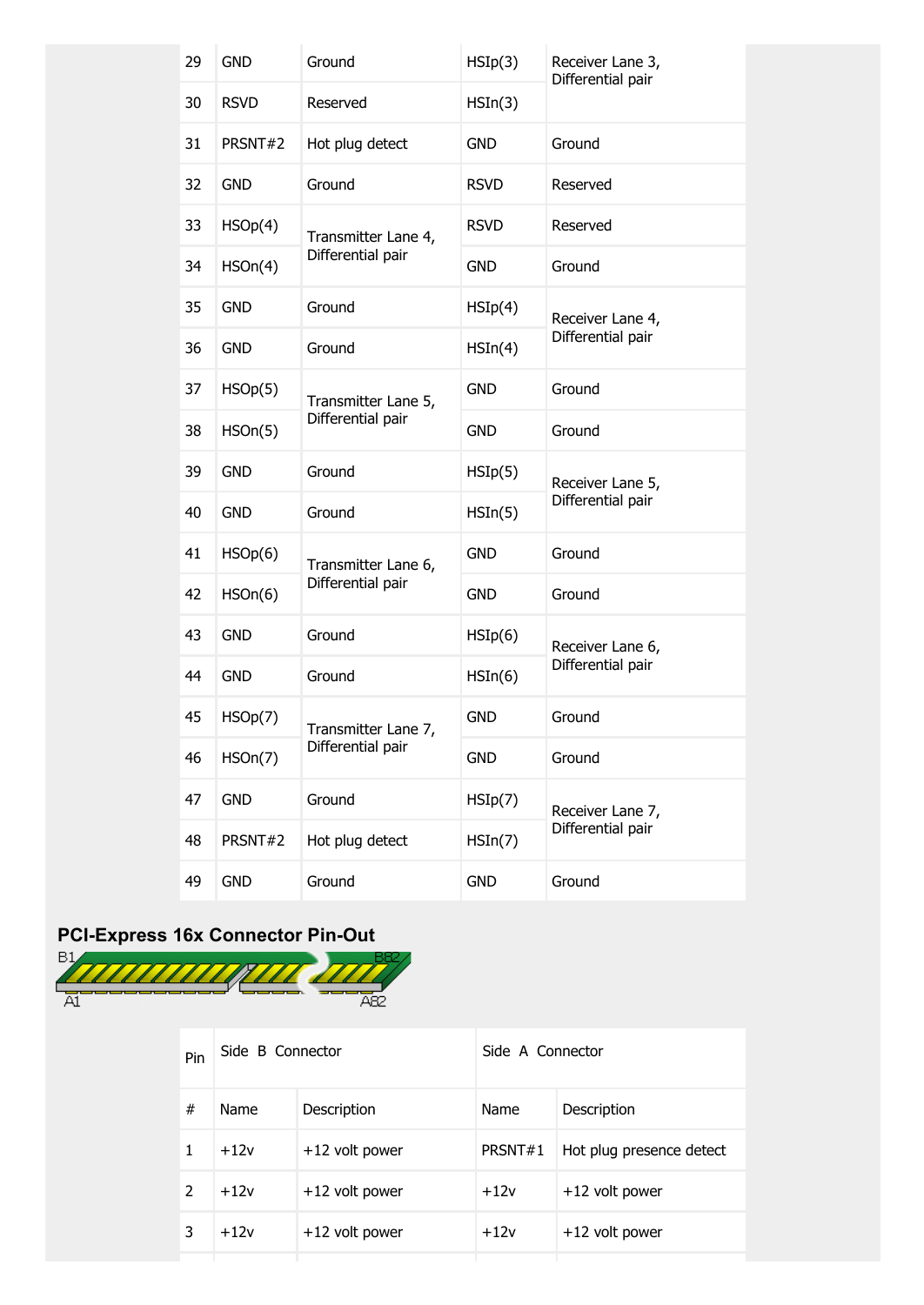| 4  | <b>GND</b>   | Ground            | <b>GND</b>   | Ground          |
|----|--------------|-------------------|--------------|-----------------|
| 5  | <b>SMCLK</b> | SMBus clock       | JTAG2        | <b>TCK</b>      |
| 6  | <b>SMDAT</b> | SMBus data        | JTAG3        | <b>TDI</b>      |
| 7  | <b>GND</b>   | Ground            | JTAG4        | <b>TDO</b>      |
| 8  | $+3.3v$      | +3.3 volt power   | JTAG5        | <b>TMS</b>      |
| 9  | JTAG1        | $+T RST#$         | $+3.3v$      | +3.3 volt power |
| 10 | 3.3Vaux      | 3.3v volt power   | $+3.3v$      | +3.3 volt power |
| 11 | WAKE#        | Link Reactivation | <b>PWRGD</b> | Power Good      |

### Mechanical Key

| 12 | <b>RSVD</b> | Reserved            | <b>GND</b>       | Ground            |
|----|-------------|---------------------|------------------|-------------------|
| 13 | <b>GND</b>  | Ground              | REFCLK+          | Reference Clock   |
| 14 | HSOp(0)     | Transmitter Lane 0, | <b>REFCLK-</b>   | Differential pair |
| 15 | HSOn(0)     | Differential pair   | <b>GND</b>       | Ground            |
| 16 | <b>GND</b>  | Ground              | HSIp(0)          | Receiver Lane 0,  |
| 17 | PRSNT#2     | Hotplug detect      | $H\text{SIn}(0)$ | Differential pair |
| 18 | <b>GND</b>  | Ground              | <b>GND</b>       | Ground            |
| 19 | HSOp(1)     | Transmitter Lane 1, | <b>RSVD</b>      | Reserved          |
| 20 | HSOn(1)     | Differential pair   | <b>GND</b>       | Ground            |
| 21 | <b>GND</b>  | Ground              | HSIp(1)          | Receiver Lane 1,  |
| 22 | <b>GND</b>  | Ground              | $H\text{SIn}(1)$ | Differential pair |
| 23 | HSOp(2)     | Transmitter Lane 2, | <b>GND</b>       | Ground            |
| 24 | HSOn(2)     | Differential pair   | <b>GND</b>       | Ground            |
| 25 | <b>GND</b>  | Ground              | HSIp(2)          | Receiver Lane 2,  |
| 26 | <b>GND</b>  | Ground              | $H\text{SIn}(2)$ | Differential pair |
| 27 | HSOp(3)     | Transmitter Lane 3, | <b>GND</b>       | Ground            |
| 28 | HSOn(3)     | Differential pair   | <b>GND</b>       | Ground            |
| 29 | <b>GND</b>  | Ground              | HSIp(3)          | Receiver Lane 3,  |
| 30 | <b>RSVD</b> | Reserved            | HSIn(3)          | Differential pair |
| 31 | PRSNT#2     | Hot plug detect     | <b>GND</b>       | Ground            |
|    |             |                     |                  |                   |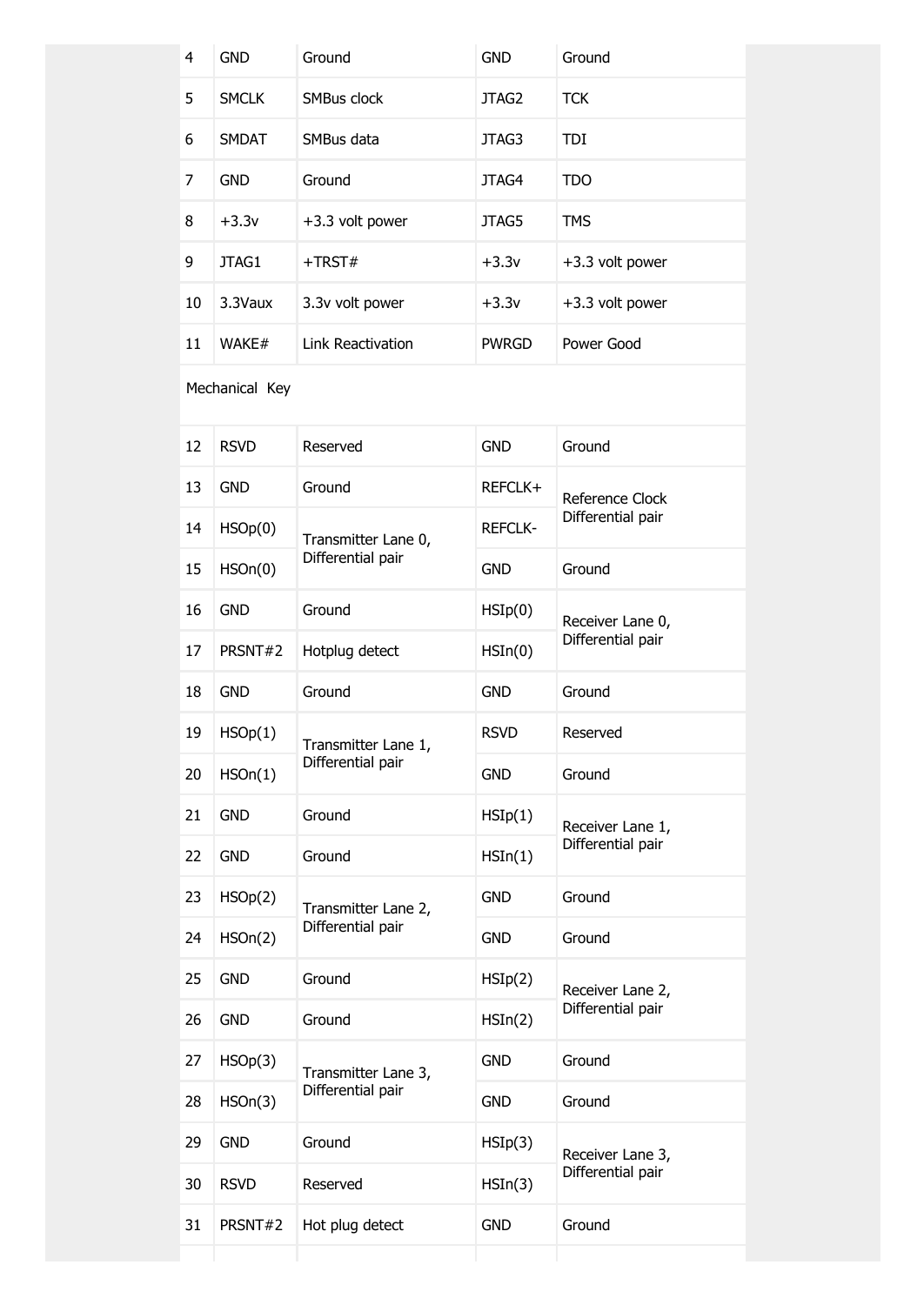| 32 | <b>GND</b> | Ground                                   | <b>RSVD</b>       | Reserved                               |  |
|----|------------|------------------------------------------|-------------------|----------------------------------------|--|
| 33 | HSOp(4)    | Transmitter Lane 4,                      | <b>RSVD</b>       | Reserved                               |  |
| 34 | HSOn(4)    | Differential pair                        | <b>GND</b>        | Ground                                 |  |
| 35 | <b>GND</b> | Ground                                   | HSIp(4)           | Receiver Lane 4,                       |  |
| 36 | <b>GND</b> | Ground                                   | $H\text{SIn}(4)$  | Differential pair                      |  |
| 37 | HSOp(5)    | Transmitter Lane 5,                      | <b>GND</b>        | Ground                                 |  |
| 38 | HSOn(5)    | Differential pair                        | <b>GND</b>        | Ground                                 |  |
| 39 | <b>GND</b> | Ground                                   | HSIp(5)           | Receiver Lane 5,                       |  |
| 40 | <b>GND</b> | Ground                                   | HSIn(5)           | Differential pair                      |  |
| 41 | HSOp(6)    | Transmitter Lane 6,                      | <b>GND</b>        | Ground                                 |  |
| 42 | HSOn(6)    | Differential pair                        | <b>GND</b>        | Ground                                 |  |
| 43 | <b>GND</b> | Ground                                   | HSIp(6)           | Receiver Lane 6,                       |  |
| 44 | <b>GND</b> | Ground                                   | $H\text{SIn}(6)$  | Differential pair                      |  |
| 45 | HSOp(7)    | Transmitter Lane 7,<br>Differential pair | GND               | Ground                                 |  |
| 46 | HSOn(7)    |                                          | <b>GND</b>        | Ground                                 |  |
| 47 | <b>GND</b> | Ground                                   | HSIp(7)           | Receiver Lane 7,                       |  |
| 48 | PRSNT#2    | Hot plug detect                          | HSIn(7)           | Differential pair                      |  |
| 49 | <b>GND</b> | Ground                                   | <b>GND</b>        | Ground                                 |  |
| 50 | HSOp(8)    | Transmitter Lane 8,                      | <b>RSVD</b>       | Reserved                               |  |
| 51 | HSOn(8)    | Differential pair                        | <b>GND</b>        | Ground                                 |  |
| 52 | <b>GND</b> | Ground                                   | HSIp(8)           | Receiver Lane 8,                       |  |
| 53 | <b>GND</b> | Ground                                   | $H\text{SIn}(8)$  | Differential pair                      |  |
| 54 | HSOp(9)    | Transmitter Lane 9,                      | <b>GND</b>        | Ground                                 |  |
| 55 | HSOn(9)    | Differential pair                        | <b>GND</b>        | Ground                                 |  |
| 56 | <b>GND</b> | Ground                                   | HSIp(9)           | Receiver Lane 9,                       |  |
| 57 | <b>GND</b> | Ground                                   | HSIn(9)           | Differential pair                      |  |
| 58 | HSOp(10)   | Transmitter Lane 10,                     | <b>GND</b>        | Ground                                 |  |
| 59 | HSOn(10)   | Differential pair                        | <b>GND</b>        | Ground                                 |  |
| 60 | <b>GND</b> | Ground                                   | HSIp(10)          | Receiver Lane 10,<br>Differential pair |  |
| 61 | <b>GND</b> | Ground                                   | $H\text{SIn}(10)$ |                                        |  |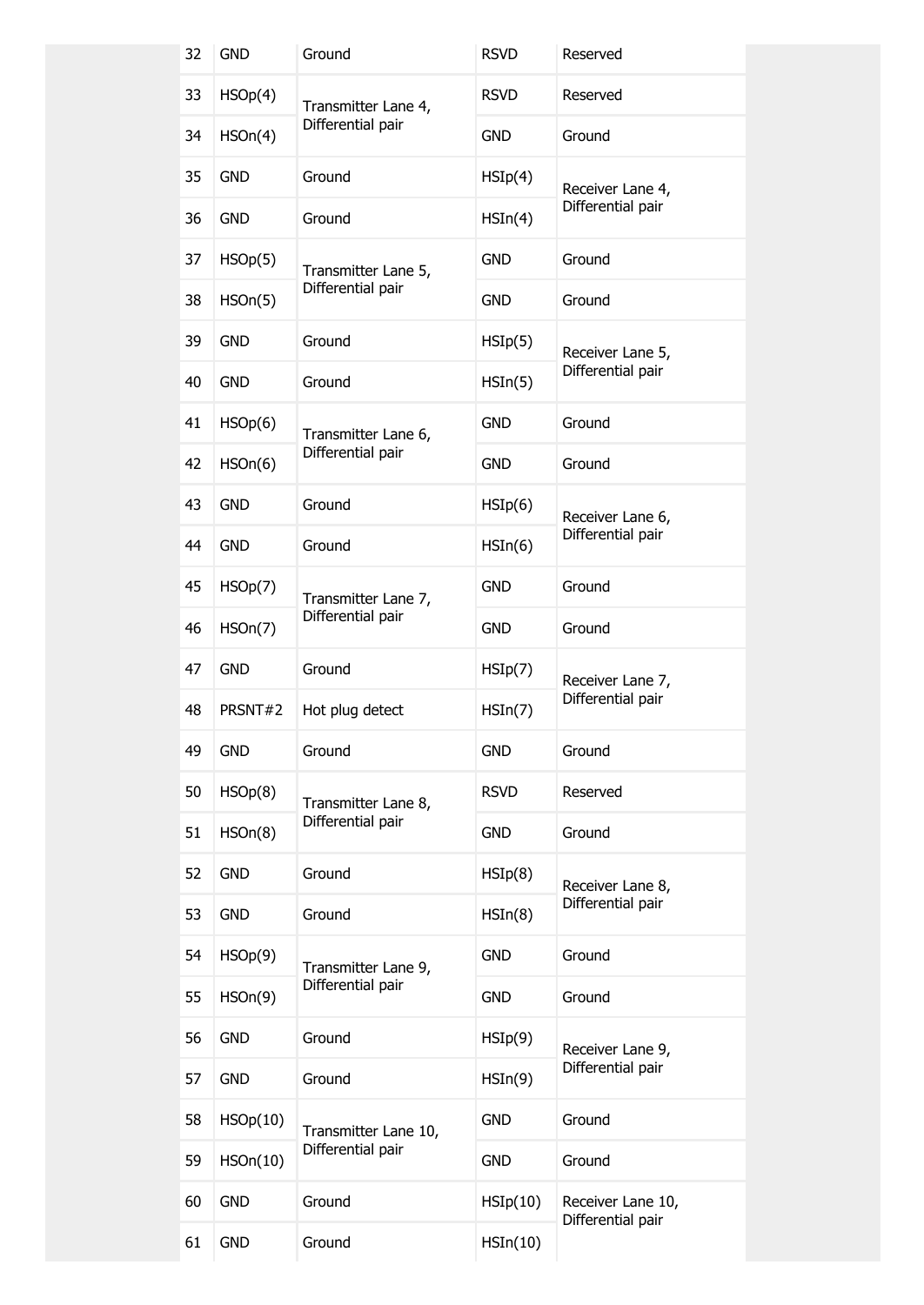| 62 | HSOp(11)   | Transmitter Lane 11,    | <b>GND</b>        | Ground                                 |  |
|----|------------|-------------------------|-------------------|----------------------------------------|--|
| 63 | HSOn(11)   | Differential pair       | <b>GND</b>        | Ground                                 |  |
| 64 | <b>GND</b> | Ground                  | HSIp(11)          | Receiver Lane 11,                      |  |
| 65 | <b>GND</b> | Ground                  | HSIn(11)          | Differential pair                      |  |
| 66 | HSOp(12)   | Transmitter Lane 12,    | <b>GND</b>        | Ground                                 |  |
| 67 | HSOn(12)   | Differential pair       | <b>GND</b>        | Ground                                 |  |
| 68 | <b>GND</b> | Ground                  | HSIp(12)          | Receiver Lane 12,<br>Differential pair |  |
| 69 | <b>GND</b> | Ground                  | $H\text{SIn}(12)$ |                                        |  |
| 70 | HSOp(13)   | Transmitter Lane 13,    | <b>GND</b>        | Ground                                 |  |
| 71 | HSOn(13)   | Differential pair       | <b>GND</b>        | Ground                                 |  |
| 72 | <b>GND</b> | Ground                  | HSIp(13)          | Receiver Lane 13,                      |  |
| 73 | <b>GND</b> | Ground                  | $H\text{SIn}(13)$ | Differential pair                      |  |
| 74 | HSOp(14)   | Transmitter Lane 14,    | <b>GND</b>        | Ground                                 |  |
| 75 | HSOn(14)   | Differential pair       | <b>GND</b>        | Ground                                 |  |
| 76 | <b>GND</b> | Ground                  | HSIp(14)          | Receiver Lane 14,<br>Differential pair |  |
| 77 | <b>GND</b> | Ground                  | HSIn(14)          |                                        |  |
| 78 | HSOp(15)   | Transmitter Lane 15,    | <b>GND</b>        | Ground                                 |  |
| 79 | HSOn(15)   | Differential pair       | <b>GND</b>        | Ground                                 |  |
| 80 | <b>GND</b> | Ground                  | HSIp(15)          | Receiver Lane 15,<br>Differential pair |  |
| 81 | PRSNT#2    | Hot plug present detect | HSIn(15)          |                                        |  |
| 82 | RSVD#2     | Hot Plug Detect         | <b>GND</b>        | Ground                                 |  |

PRSNT#1 is connected to GND on motherboard.

Add on card needs to have PRSNT#1 connected to one of PRSNT#2 depending what type of connector is in use.

### **PCI-express standards**

#### **PCI Express 1.0a**

In 2003, PCI-SIG introduced PCIe 1.0a, with a per-lane data rate of 250 MB/s and a transfer rate of 2.5 gigatransfers per second (GT/s). Transfer rate is expressed in transfers per second instead of bits per second because the number of transfers includes the overhead bits, which do not provide additional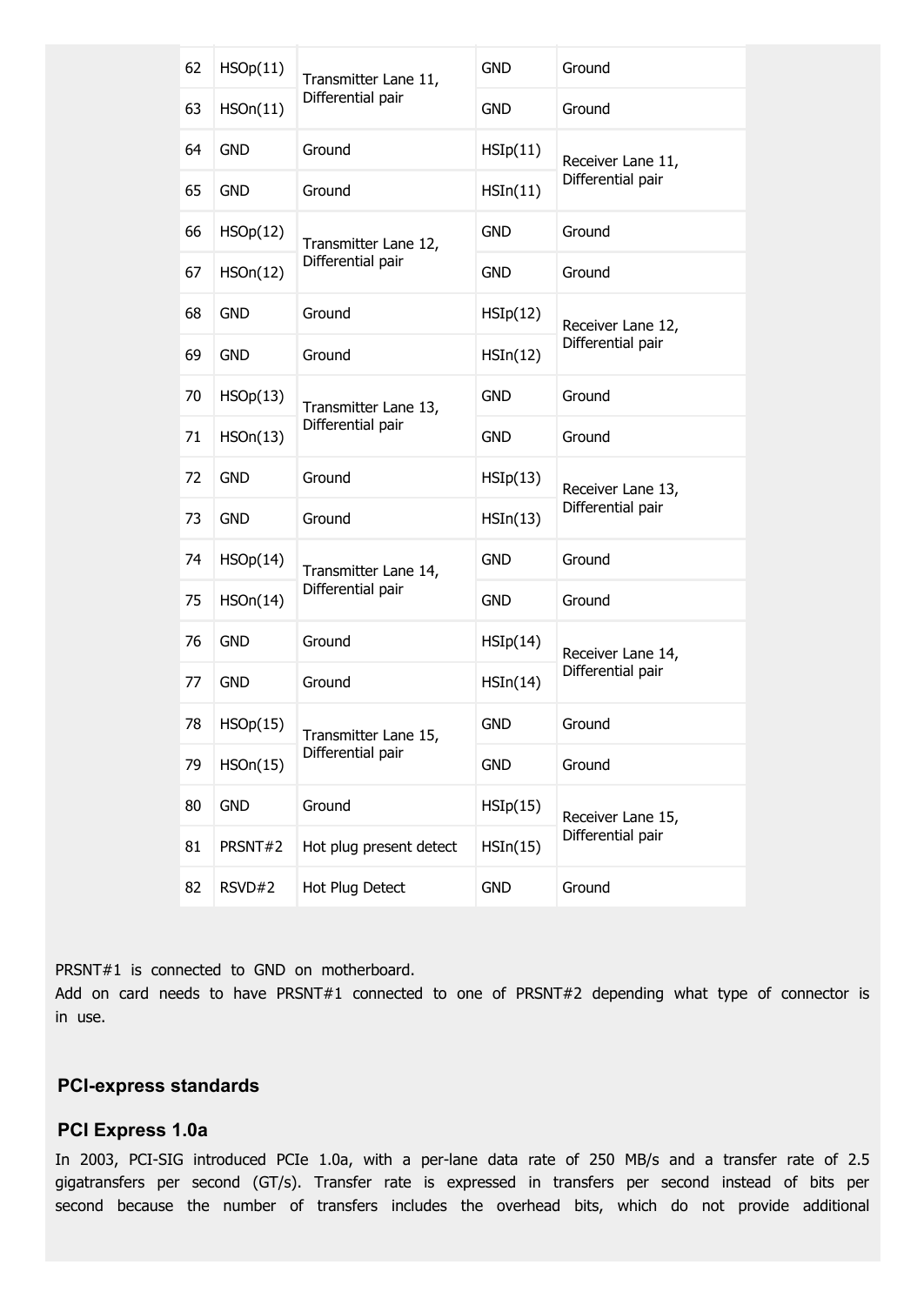throughput; PCIe 1.x uses an 8b/10b encoding scheme, resulting in a 20% (= 2/10) overhead on the raw channel bandwidth.

PCI Express 2.0

PCI-SIG announced the availability of the PCI Express Base 2.0 specification on 15 January 2007. The PCIe 2.0 standard doubles the transfer rate compared with PCIe 1.0 to 5 GT/s and the per-lane throughput rises from 250 MB/s to 500 MB/s. Consequently, a 32-lane PCIe connector (×32) can support an aggregate throughput of up to 16 GB/s. PCIe 2.0 motherboard slots are fully backward compatible with PCIe v1.x cards. PCIe 2.0 cards are also generally backward compatible with PCIe 1.x motherboards, using the available bandwidth of PCI Express 1.1. Overall, graphic cards or motherboards designed for v2.0 will work with the other being v1.1 or v1.0a. Like 1.x, PCIe 2.0 uses an 8b/10b encoding scheme, therefore delivering, per-lane, an effective 4 Gbit/s max transfer rate from its 5 GT/s raw data rate.

#### **PCI Express 2.1**

PCI Express 2.1 (dated March 4, 2009) supports a large proportion of the management, support, and troubleshooting systems planned for full implementation in PCI Express 3.0. However, the speed is the same as PCI Express 2.0. The increase in power from the slot breaks backward compatibility between PCI Express 2.1 cards and some older motherboards with 1.0/1.0a, but most motherboards with PCI Express 1.1 connectors are provided with a BIOS update by their manufacturers through utilities to support backward compatibility of cards with PCIe 2.1.

#### **PCI Express 3.0**

PCI Express 3.0 specification was made available in November 2010. New features for the PCI Express 3.0 specification include a number of optimizations for enhanced signaling and data integrity, including transmitter and receiver equalization, PLL improvements, clock data recovery, and channel enhancements for currently supported topologies. PCI Express 3.0 upgrades the encoding scheme to 128b/130b from the previous 8b/10b encoding, reducing the bandwidth overhead from 20% of PCI Express 2.0 to approximately 1.54% (= 2/130). This is achieved by XORing a known binary polynomial as a scrambler to the data stream in a feedback topology. PCI Express 3.0's 8 GT/s bit rate effectively delivers 985 MB/s per lane, nearly doubling the lane bandwidth relative to PCI Express 2.0.

#### **PCI Express 4.0**

PCI Express 4.0 was officially announced on 2017, providing a 16 GT/s bit rate that doubles the bandwidth provided by PCI Express 3.0, while maintaining backward and forward compatibility in both software support and used mechanical interface. PCI Express 4.0 specs will also bring OCuLink-2, an alternative to Thunderbolt connector. OCuLink version 2 will have up to 16 GT/s (8 GB/s total for ×4 lanes), while the maximum bandwidth of a Thunderbolt 3 connector is 5 GB/s. Additionally, active and idle power optimizations are to be investigated.